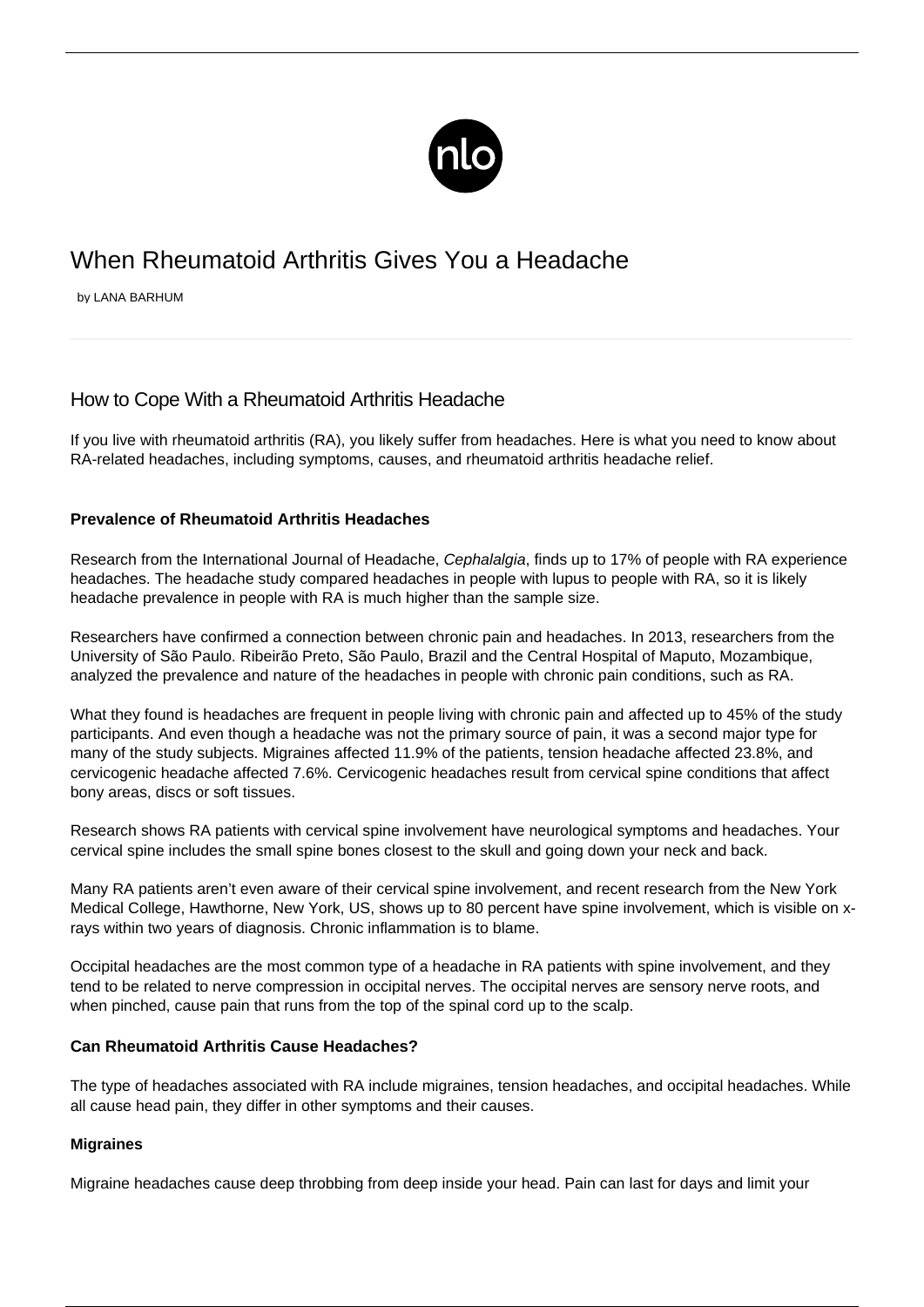ability to do the things you usually do.

Migraines are typically one-sided and make you sensitive to sounds and lights. They may also cause nausea and vomiting.

Auras often precede migraines. These are temporary symptoms that include a tingling feeling on one side of your face and visual disturbances, such as seeing blind spots, stars, and zig-zag lines.

It is important to note symptoms of stroke may mimic migraines, so if you have not previously had these symptoms, seek out medical attention.

Migraines are heredity or associated with neurologic and pain conditions. Women and people with post-traumatic stress disorder are at an increased risk for migraines.

Triggers of migraines include sleep disruption, dehydration, hormone fluctuations, certain foods, skipping meals and exposure to chemicals, including household cleaners and perfumes.

#### **Tension Headaches**

When you have a tension headache, you usually feel a dull, achy sensation throughout your entire head, but your head is not throbbing. You may also experience tenderness in your neck, forehead, scalp and shoulders.

Tension headaches tend to be triggered by stress. In people with RA, they are might also be triggered by pain and other [RA symptoms,](/rheumatoid-arthritis-symptoms/) including fatigue.

#### **Occipital Headaches**

Occipital headaches cause localized pain in the back, around or over the top of the head. Pain may also be felt up to the eyebrows and behind the eyes.

The pain associated with these headaches is often severe, beginning in the upper neck and in the back of the head. The pain can be described as sharp, stabbing and shooting.

These headaches are often one-sided but can affect both sides of the head. If the pain radiates to the back of the eyes, you may have blurred vision.

These headaches can last for hours or days. They may even come and go.

Other symptoms associated with these headaches include:

- Sensitivity to lights and sounds
- Slurred speech
- Difficulty with balance and correlation
- Tender scalp
- Nausea
- Vomiting

#### **How to Prevent Rheumatoid Arthritis Headaches**

There many steps you can take to manage RA headaches easier. These may ultimately lead to less pain.

#### **Manage Stress**

It is possible the reason you get headaches because of stress. Stress management techniques, including meditation, yoga, deep breathing, and exercise can help reduce the number of headaches you have.